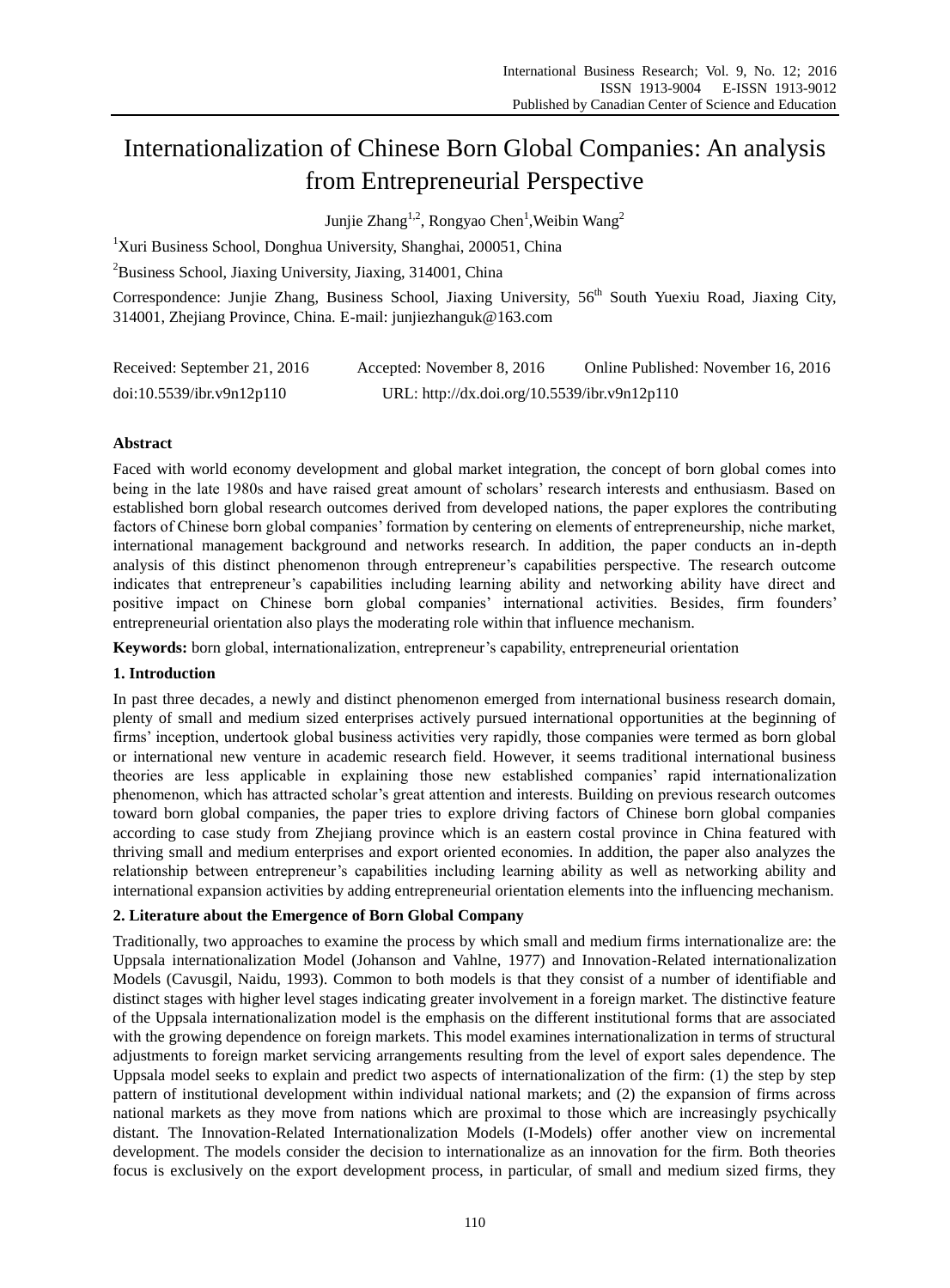identify three incremental stages: the pre-export stage; the initial export stage; the advanced stage.

Until the 1990s, the common view within research has been that SMEs' size limitations and newness constrain their possibilities for expanding their operations abroad. Compared with large firms, these small have limited financial, managerial and information resources as well as limited network and are thought to internationalize in a slow process in which they increase their resource commitments to foreign markets in gradual steps (Bilkey and Tesar, 1977). Moreover, an implicit assumption is that a firm starts to develop its business in domestic markets before operating abroad. During the 1990s, studies start to present a different view of SMEs' internationalization showing that some SMEs began operating abroad from inception or soon thereafter. These firms often have limited experience operating in domestic markets prior to the start of foreign market operations. Compared with the conventional view, these firms demonstrate a more rapid internationalization with rapid resource commitments to foreign market operations. Size and resource limitations are not shown to be a constraint for their internationalization and these SMEs are often started by individuals who have international experience from prior employment and a personal network of relationships, which is useful for the initial internationalization of the firm (Madsen and Servais, 1997). To distinguish these SMEs, they are given labels such as born global (Knight and Cavusgil, 1996), global start-ups (Oviatt and McDougall, 1994) and international new ventures (INVs) (Oviatt and McDougall, 1994). Several studies examining the internationalization of SMEs during the last two decades have argued that born global phenomenon represent a distinctive pattern of the internationalization process (Bell et al., 2003) and traditional international business theories may not be applicable to these types of firms (Zhou, et al., 2014) and more specifically oriented and high systematic investigation is needed to understand this phenomenon.

In 1994, Oviatt and McDougall published their milestone paper named *toward theories of international new ventures*, that paper are widely cited by researchers in the field, they defined born-global firms as "a business organization that, from inception, seeks to derive significant competitive advantage from the use of resources and the sale of outputs in multiple countries" (Oviatt & McDougall, 1994). In the paper, the authors also divide those firms into export/import start-up, multinational trader, geographically focused start-up, and global start-up types. Then Knight and Madsen & Servais reckoned that born global firm as "firms less than 20 years old that internationalized on average within three years of founding and generate at least 25 percent of total sales from abroad.‖ (Knight, Madsen & Servais, 2004) Loustarinen & Gabrielsson (2006) defined global ventures as the firms that "have usually first started to internationalize their operations and, on top of that, have entered global markets, deriving most of their income (over 50%) from non-domestic continents." (Luostarinen & Gabrielsson, 2006)

The paper selects Zhejiang province as case study due to its thriving private economy and great number of small and medium enterprises, most of them are still engaged in traditional industries, some of them are in Hi-tech industries. In Zhejiang's SMEs development process, most of enterprises seem follow ways as internationalization process theory indicated, that is gradually entering into foreign market by stages after getting a firm ground in domestic market. While at the same time, some SMEs in Zhejiang province undertake international activities very rapidly at the beginning of firms' establishment or just very shortly after firms' foundation. Several Chinese scholars have explored distinctive features of Chinese born global companies (Zhong Yang et al., 2007), from the overall point of view, research about born global companies in China is still in infancy stage.

## **3. The Driving Factors of Born Global Companies in Zhejiang Province, China**

In seminal work of international entrepreneurship, McDougall (1994) indicated that traditional monopoly advantage theory, product life cycle theory, international stage theory and internalization theories are not able to fully explain the phenomenon of born global. That's why scholars have continuously put great efforts into exploring that distinct research theme which is at the intercross of international business and entrepreneurship domain. According to extant research outcomes, the reasons for explaining born global phenomenon can be classified into two levels: one is macro-level, the other is micro-level (Bell, etc al., 2003). The macro-level research boils the emergence of born global company down into the changes of external macro environment, while the micro-level research sticks to micro individual enterprise exploration, viewing the phenomenon of born global company is enabled by some factors related to individual enterprise. Madsen, Servais (1997) contributed born global company into three factors: emerging market demands; advances in production, transportation and communication technology development; more specialized talents. Rialp-Criao and Knight (2005a) undertook a systematic research about the most representative literature about born global companies, they reached a conclusion about driving factors of born global companies by summarizing 27 papers in 15 journals: emerging market, technology development, global network and alliance, more capable entrepreneur, all those factors are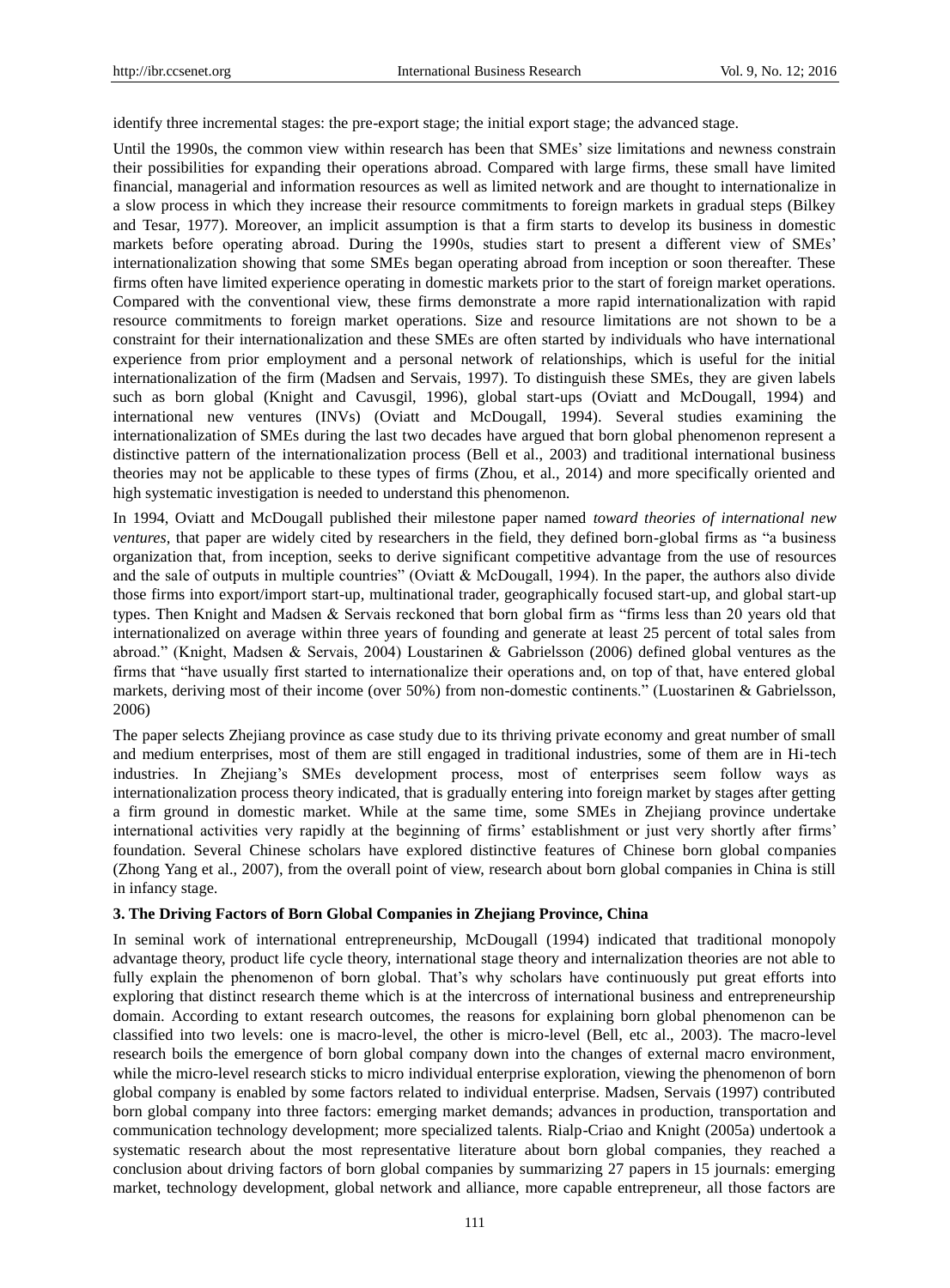closely related to born global companies' emergence and growth.

McDougall, Shane and Oviatt tried to explain the formation of born global companies through three levels. The first level is about the main factors of globalization, which indicate that born global company founders are highly sensitive to external information and market opportunities. They are usually educated in foreign countries or once worked in foreign MNCs, during that overseas studying or working process, they have developed some connections with foreign customers and obtained certain international experiences. The second level delves into why born global company initiate international market first rather than domestic market, they explained born global company's early internationalization by using resource based theory (RBV), they take advantage of resources accessed from multi-countries in the world to overcome their liability of smallness and newness (Autio, 2000). The third level is about the governance born global company adopted, they tend to rely on flexible governance method to access resources controlled by others rather than owning them through huge investment by themselves. Chinese scholar Zhong Yang et al., (2007) suggested that entrepreneurship, organizational learning and business network are vital driving factors of born global companies, Zhongwei Cheng (2008) empirically tested the relationship between born global founders' entrepreneurship and company performance. Youzheng Zhao (2004) indicated that economic globalization, niche market, technology advancement and small company's flexibility are all important driving factors of Chinese born global companies based on large samples test of companies in Yangtze River delta in eastern China.

Different from born global companies featured with cutting edge technology in Hi-tech and knowledge intensive industries in developed countries (Baum, M et al., 2013), born global companies in Zhejiang province are mainly engaged in labor-intensive or other traditional industries. According to their particularities, the paper analyzes Zhejiang born global companies' driving factors by centering on unique entrepreneurship of Zhejiang businessman; accurate niche market positioning; previous international management background and business network of Zhejiang enterprise that span across the globe.

#### *3.1 Unique Entrepreneurial Spirit in Zhejiang*

Zhejiang has always been a shortage of resources due to its geographical location, however, since the reform and opening up policy in 1978, Zhejiang's economic development has kept ahead of the whole country due to its prosperous private economy growth and numerous thriving small and medium enterprises. In Zhejiang's SMEs development process, so called "unique Zhejiang entrepreneurial spirit" has played very crucial role in enhancing entrepreneurial dynamism and encouraging more people to set up their own business. In Zhejiang enterprises' development practice through past three decades, they gradually formed a diligent and pragmatic spirit of entrepreneurship, the courage to open up under the spirit of innovation; explore and exploit market opportunities under the spirit of reform; live up to promise under spirit of keeping faith and non-stop conduct self-error correction under the spirit of tolerance. Entrepreneurship and innovation are always two engines for Zhejiang small and medium enterprises' development, Zhejiang has successfully transformed itself from a resource-constrained small province into a formidable economic power among China's 23 provinces, the underlying reason lies in generation by generation, non-stop entrepreneurial and innovation spirit. Good at capturing market opportunities and always considering reforms are distinctive features and competitive advantages of Zhejiang born global companies. Entrepreneurs of Zhejiang have excellent judgment ability, an indomitable will and aggressive courage. They are not resting on laurels, not satisfied with what they have achieved and what they have done in market development, product innovation or international management, they continuously conduct institution innovation and organization innovation, that's why unique entrepreneurial spirit in Zhejiang drives the emergence of local born global companies.

#### *3.2 Accurate Niche Market*

Most of Zhejiang companies are small and medium enterprises, due to their size constraints, they can not compete with giant rivals in large market segment and wide range of product offerings. In order to avoid intense competition against formidable big rivals in overseas market, Zhejiang born global companies choose small potential market segment which is neglected by big companies. In China's domestic market, some Zhejiang SMEs adopt focusing strategy, they choose to operate in something look small market segment such as button, socks, etc. although those niche markets seem small, they have great potential to make profits. What's more, industry clusters and specialized market are the most striking features of Zhejiang economy, individual born global company is more difficult to get succeed in overseas market due to limited technology, production capability and marketing activities. That's why small companies in Zhejiang tend to unite together to form some industry clusters to help each other and realize win-win effects. Based on the platform of cluster, born global companies establish supply-demand chains to realize self-asset value increment through creating value for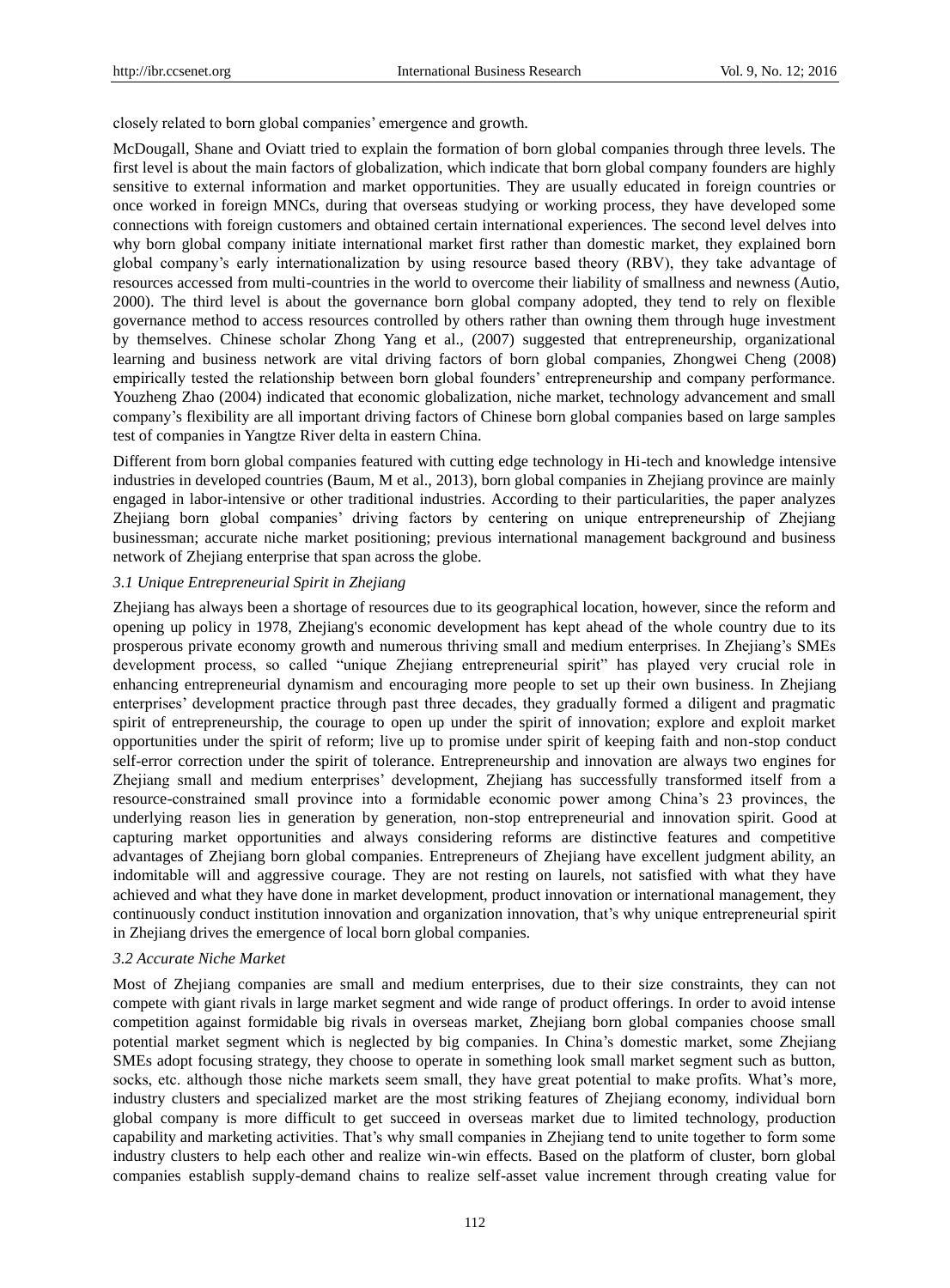customers. In Zhejiang born global companies' global strategy, most of them regard small business segment as their international business starting point, supported by powerful cluster and specialized market, those born global companies concentrate resources and strength to enter international markets, they just focus on their selected niche market, stick to what they are good at, never expand into larger range of product offering which they can not command. Thanks to niche market strategy and positioning, Zhejiang SMEs can realize their foreign sales very rapidly at the beginning of company foundation or just very shortly after inception and become born global companies.

## *3.3 Previous International Management Background*

Generally speaking, there are two models for Zhejiang entrepreneurs to set up born global companies. One model is that Zhejiang born global founders were separated from big companies or MNCs they once worked, the other model is that founders with international experience background set up the company from scratch. In the first model, founders who once worked in big companies, foreign companies or some multinational companies for many years, they have accumulated knowledge about the industry, market segment and customers' needs, they have also commanded some international awareness and management experience when they contact with overseas partners and customers. In the second model, more and more Chinese people who are educated or lived in foreign countries choose to return their homeland to set up their own companies, since they have studied in foreign countries for many years, some of them successfully find a job in some well-known foreign companies after graduation, they have gained very good international orientation, communication skills, language ability and business contacts with foreign suppliers and buyers in their overseas education & working process. Besides, governments at all levels in Zhejiang are overwhelmingly enthusiastic to attract more talents with international background return their homeland to set up companies, they have also released a series of policies to support and encourage overseas returnee entrepreneurial activities including taxes reduction, free land & office rental, fundraising support, etc. Therefore, founders with previous international experiences are key driving factors for Zhejiang born global companies' emergence.

## *3.4 Well-organized Business Networks of Zhejiang Companies*

One distinctive feature of Zhejiang companies is that each individual firm is involved in wide scope of business networks which are established on entrepreneur's personal networks including ties of blood, ties of relatives, ties of the same studying experience and ties of living in the same place. That wide scope of networks offer Zhejiang companies a great amount of resources which are very helpful to overcome the problem of small companies' resources constraint. When Zhejiang's born global company enter into one certain foreign country, ties of relatives and ties of once living in the same place have played irreplaceable role to help the born global company to connect with foreign distributors and customers. For instance, some lighter producers in Wenzhou city, Zhejiang province enter into international markets through intermediary network of partners in Hang Kong. Companies in apparel industry, small merchandize industry and toys industry all take advantage of their countrymen networks to expand international market and get succeed. In order to lower risks of operating in foreign markets, one powerful or several established Zhejiang companies have played the leading role to set up development zone or industrial park in foreign country, and attract more small and medium enterprises in Zhejiang to run their subsidiaries in the industrial park. For example, Meiyue corporation derived from Zhuji city in Zhejiang province established textile industry park in Nigeria, and attracted companies of its whole value chain including spinning, weaving, embroidering, knitting and whole garment manufacturing producers to set up subsidiaries in the industrial park, till now, Zhejiang province has successfully established 4 national-level overseas economic and trade cooperation zones. In Zhejiang companies' networking activities, they not only take advantage of existing networks but also make every effort to explore new business networks, ceaselessly improve company's global network layout. For example, a well-known apparel firm named Younger has not only obtained 14 manufacturing plants in Sri Lanka and Philippine but also has gained more than 20 well-known brands ODM processing business through merger and acquisition activities, what's more, Younger now has owned 5 licensing brands including Nautica and PerryEllis. M&A activities enabled Younger to get distribution channels and logistic system, which expand Younger's business network to a great extent. Ningbo Haitian Machinery Company has set up cross-border processing trading subsidiaries in Turkey, Canada and Mexico with the help of its business networks. Till now, Zhejiang born global companies overseas investment mode has upgraded from initial trading subsidiary foundation in distribution channel into higher commitment modes such as overseas manufacturing plant and R&D centers establishment.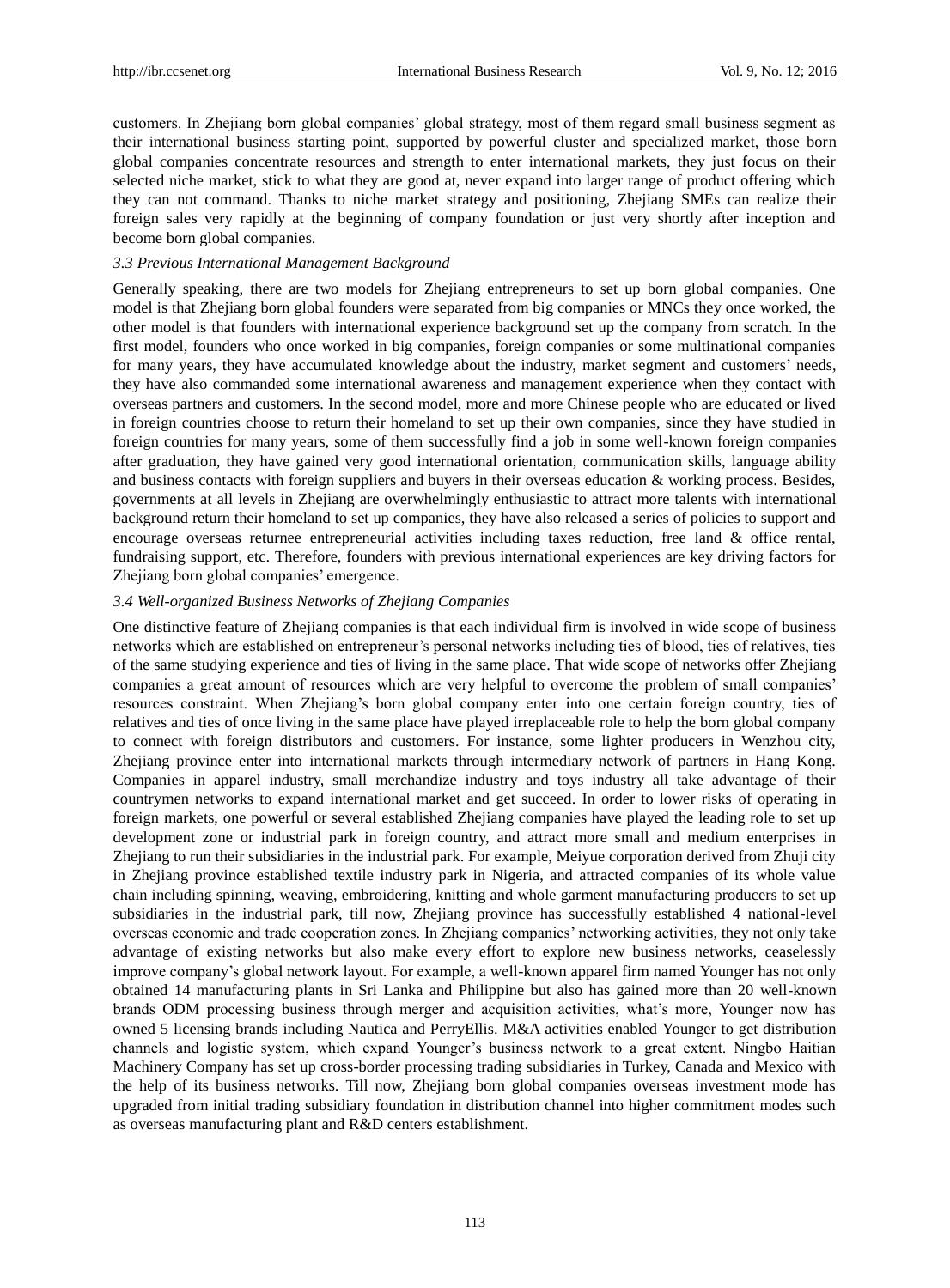# **4. Two Prominent Research Perspectives of Born Global Companies**

# *4.1 Born Global Research Based on Network Perspective*

Network approach analyzes firm's activities under the environment of inter-organization and inter-personal networks (Sharma, Blomstermo, 2003), scholars examine born global companies based on resources acquisition, network development, organizational learning and social networks. RBV perspective views that except from organization's own resources, firms have the possibilities to access more external resources in virtue of social capital domestic and abroad, which will enable firms to enter into international market and compete with foreign rivals more rapidly. While network perspective's major concern is how social capital domestic and abroad is formed and influence firms' international activities; organizational learning perspective mainly states that how firm use network to acquire, assimilate and utilize knowledge to maintain knowledge renewing and competitive advantage, constantly expand into international market in dynamic environment(Gassmann, Keupp, 2007). Social network perspective emphasizes that different position enterprise holds in the network, it will have different influences of network embeddness on firms' external resources acquisition (Ripolle, Blesa, 2012).

As a matter of fact, all those theories and perspectives are closely related to each other. Whether experience, knowledge or information acquired from networks, they are necessary resources for enterprises, therefore, resource-based view seems always the theoretic foundation of explaining the relationship between network and born global companies. Newly established small company can get access to external resources, which are complementing its organization internal resources constraints. By that way, small and young companies are able to expand into international market rapidly. Since knowledge and experience need time to accumulate, network development and trust building are naturally the outcomes of long-term efforts (Cohen WM, 1990). Network extension from domestic to abroad, experiences accumulated and trust gained, knowledge assimilation and key position's building in the network are all gradually developed. Therefore, all those research can not fully explain two essential questions of accelerated internationalization phenomenon: 1. why does born global company target international market since inception? Why can born global company accumulate substantial knowledge to skip domestic entrepreneurial stage to rapidly engage in international market? 2. Why can born global company build up cooperative networks and relationships, share trust and knowledge, expand into psychical distant countries?

## *4.2 Born Global Research Based on Entrepreneurship Perspective*

In order to deepen the research on born global companies, McDougall and other scholars advocate repositioning of entrepreneurship research, adjusting focus on enterprise to entrepreneur, which arouse more scholars' attention on international entrepreneurship (McDougall, 2003). Although the scope of international entrepreneurship research has made breakthrough in size and time foundation limit, any innovative behavior that bring value and creation and firm growth related to cross-border activities can be considered as international entrepreneurship, born global phenomenon is still the research focus in the domain. Scholars investigate various factors about individual level, firm level, industry level and national level's influences on international entrepreneurship, entrepreneur's international orientation, entrepreneur's global mindset, risk-taking attitude and competition activeness have determined early internationalized companies' strategy choices and promoted the emergence and development of born global companies. However, previous research has placed more emphasis on "how" issues, and is still not adequate on "why" issues, that means the question about why companies skip psychical distance and internationalize early needs to be further explored. Entrepreneurial orientation has provided explanation of willingness to set up born global company, but neglect the role of capability. Thus, extant research has not provided very convincing explanation bout born global company's accelerated internationalization.

## *4.3 Research about Capability of Entrepreneurs*

In born global research, some scholars put forward the role of entrepreneurs' capabilities, includes entrepreneur's management skills, industry skill, ability to raise finance, etc. However, extant research has not done enough research on the relationship between entrepreneur capabilities and born global international activities (Weerawardena, et al., 2007). The research indicate that entrepreneur's capability has important influence on company's competitive advantages, strategic behavior and performance. The reason of born global company's early internationalization and skipping stages of traditional international process is related to its learning advantages of newness which relies on entrepreneur's distinctive capability (Aspelund etc al., 2007). Thus, it will be insightful to offer more comprehensive explanation to exceptional internationalization behavior of born global companies. according to different roles and functions of entrepreneurs, scholars classify entrepreneur's capability into several types, includes: networking ability, learning ability, strategic ability, management ability, relationship ability, opportunity ability, innovation ability, resource allocation ability, resource integration ability and institutional ability, etc. Among those capabilities, entrepreneur's learning capability to seek, assimilate and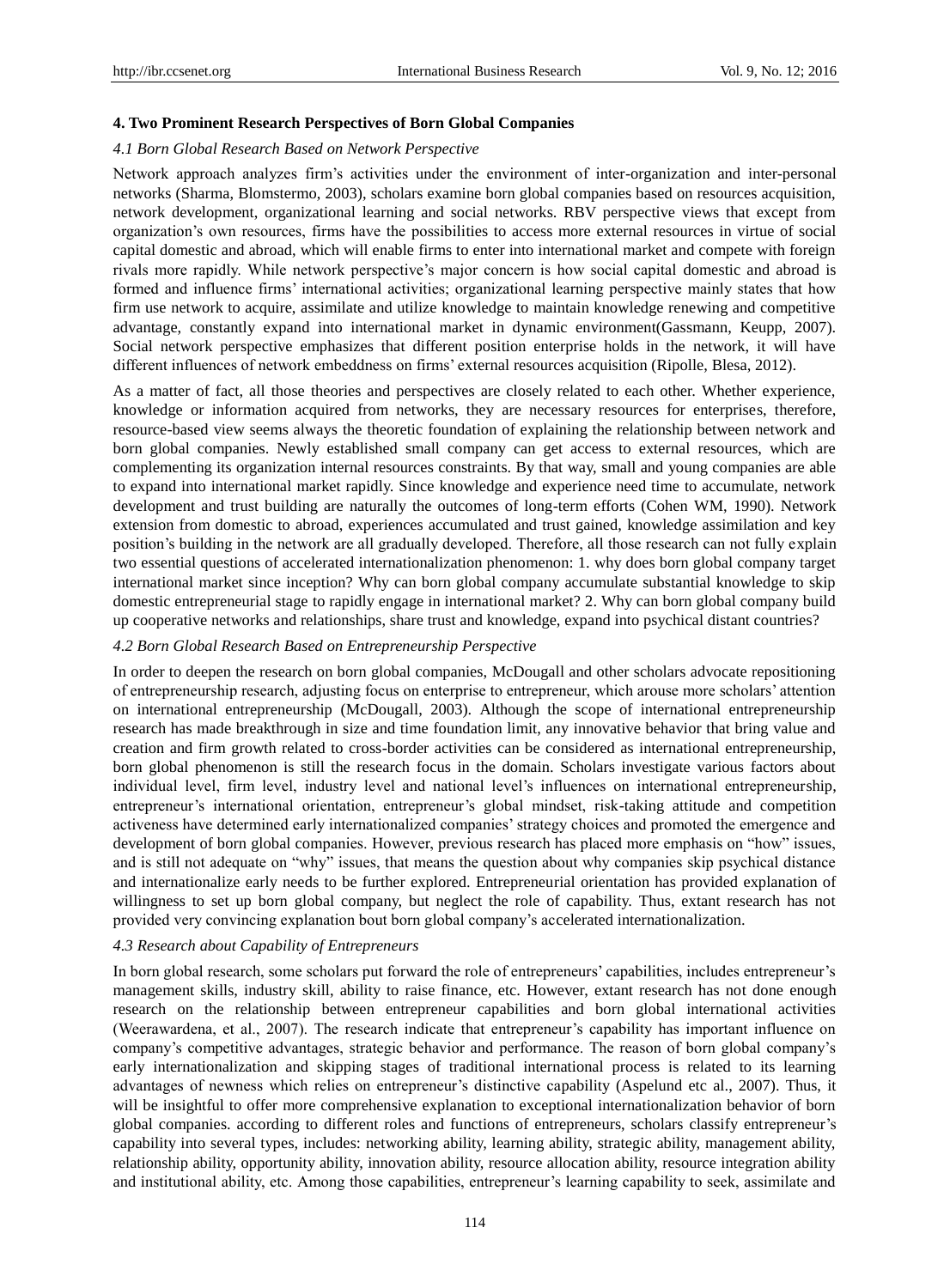exploit knowledge and entrepreneur's networking capability to build up network and manage to acquire information and resources are crucial factors to advance early internationalization (Zahra, et al., 2000). In addition, the role of entrepreneurial orientation can not be neglected, which represent entrepreneur's subjective perception, since besides entrepreneur's capability, subjective factors do have impacts on firms' strategic behaviors. In the latter part, the paper mainly investigate entrepreneur's learning capability and networking capability as well as entrepreneurial orientation's influence on born global company's international activities based on entrepreneur's capability research perspective.

# **5. Factors' Influence on International Activities of Chinese Born Global Companies Based on Entrepreneur's Capability Perspective**

## *5.1 Entrepreneur Capability's Influence on International Activities of Chinese Born Global Companies*

## 5.1.1 Dimensions of Entrepreneur Capabilities

There are two prominent entrepreneur capabilities that influence international activities of Chinese born global companies: one is learning capability to assimilate and utilize related knowledge; the other is networking capability to access related information and resources (Mort, Weerawardena, 2006). The research on learning methods is concentrating upon exploitive learning and explorative learning. Exploitive learning is the utilization of existing knowledge to make extant knowledge work at full capacity; while explorative learning is the exploration of new, possible knowledge to create whole new knowledge. In entrepreneur's learning capabilities, it includes both exploitative learning as well as explorative learning, Chinese born global company's entrepreneur needs fully taking advantage of personal and organizational existing knowledge and other resources to reduce internationalization cost on one hand, they need to constantly innovate in management, technology and other aspects to adapt to international competitive environment on the other hand. Networking capability or relationship capability is the ability to establish, maintain and develop relationship with business partners. Johanson and Vahlne have classified this capability into three types: 1. the ability of building up new networks, means entrepreneur use the skill obtained in one network in building up new networks, such as how to connect with new partners, what steps take to develop those relationship rapidly; 2. Ability of maintaining relationship, means that deepen the relationship with existing partners, get to know about partners' strategic goal, management capacity, organization and behavior characteristics, try to build up trust with partners in order to better share knowledge and cooperate. 3. Ability of coordination, it means the firm coordinates activities of different relations, connect different network relationship organically in order to conduct various activities more effectively and more rapidly in the value chain (Johanson, Vahlne, 2009).

### 5.1.2 The Influence of Entrepreneur's Capabilities

First of all, entrepreneur's learning capability influence Chinese born global company's international activities, the emergence of born global company is resulted from its distinctive learning advantages. While among small firms' learning capabilities, entrepreneur's learning capability certainly facilitate the firms to get growth opportunities in its early internationalization, thus, entrepreneur's learning capability including exploitation of existing knowledge and exploration of new knowledge will inevitably impact the speed of internationalization. Previous research deems internationalization is a process of continuous knowledge accumulation and firm's internationalization is always preceded incrementally (Keupp, Gassmann, 2009). If the entrepreneur has strong learning capability, he or she can seek international market information and new knowledge proactively, and transform knowledge into products that meet international market demands by combining existing knowledge and experiences. Entrepreneur's learning capability can strengthen organization's assimilating ability, Cohen, Levinthal (1990) defined assimilating capability as recognizing new information's value, assimilating and translating it into business purposes. The process of born global company's rapid internationalization is substantially applying international market's new technology and knowledge into speedy commercialization; therefore, assimilating ability is always the crucial factor. For Chinese born global companies, entrepreneur's learning capability enables them to utilize its industry experience and knowledge to constantly acquire new knowledge in product internationalization, and internalize the acquired knowledge into the organization. Entrepreneur's learning capability not only fasten technological commercialization, shorten the time elapse between the firm's foundation and internationalization, but also better adapt the firm to foreign social and economic environment and organizational operating system, overcome psychical distance and accelerate internationalization pace.

## **Proposition 1: entrepreneur's learning capability can advance Chinese born global company's vertical and horizontal international activities, accelerate their internationalization pace.**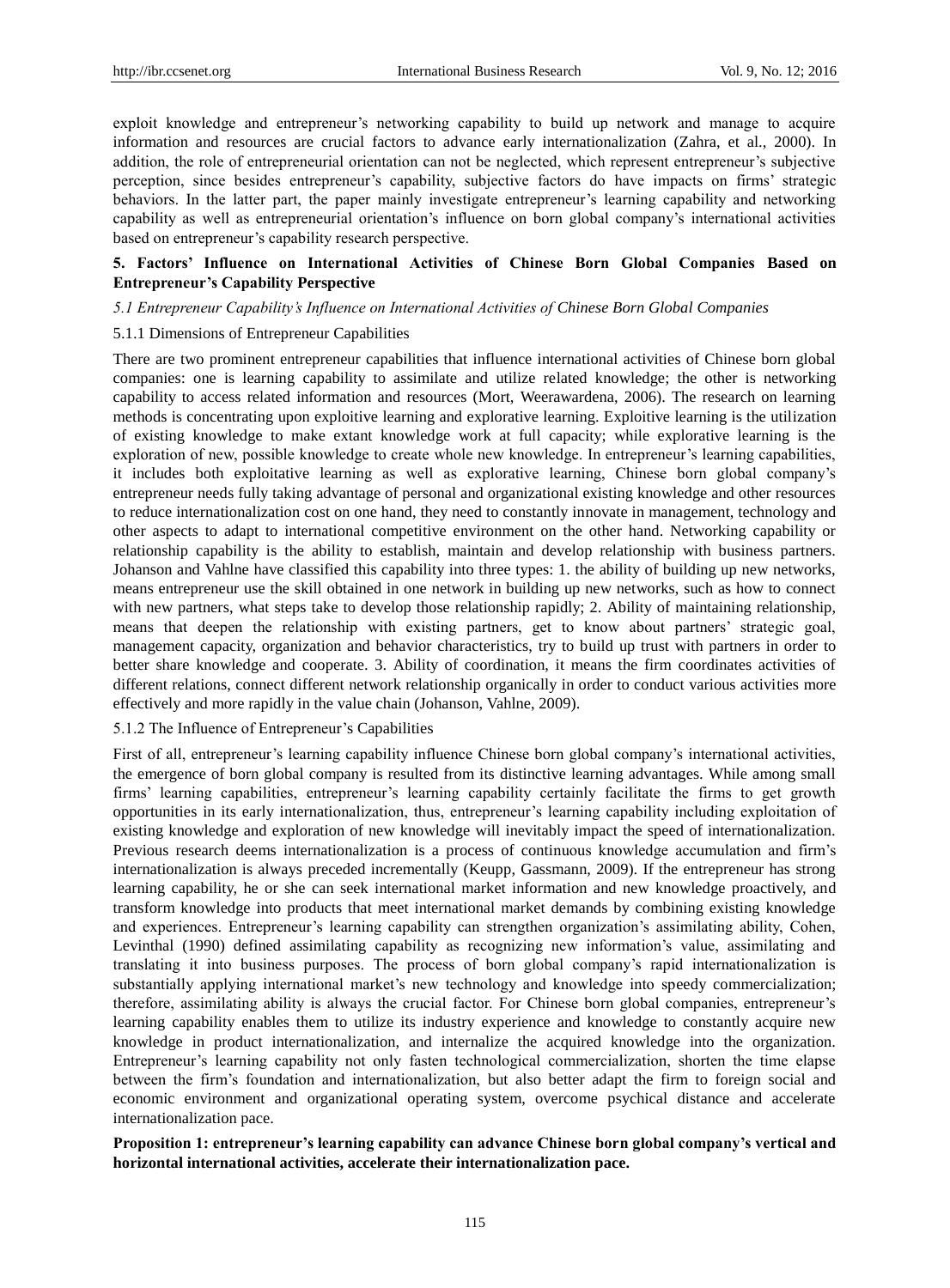Entrepreneur's networking capability also facilitates born global company's accelerated internationalization (Jantune, 2008). Learning capability enable Chinese born global company to acquire and utilize knowledge rapidly, while knowledge does not exist in vacuum, network is the best medium of knowledge and information transmission. For Chinese born global companies, networks are particularly important, the firm uses network's position structure, intimate relationship and acquired cognition to elaborate social capital's function of information transmission, cooperation to promote international expansion (Coombs etc., 2009). If born global company build up networks rapidly, it will be earlier for them to access knowledge which is needed for internationalization. By that means, the born global company can use learning capability to internationalize more rapidly. The essential for networks speed is also dependent upon entrepreneur's networking capability, which means more powerful entrepreneur's networking capability, would born global companies more rapidly build up networks, connect with new partners, develop and maintain new relationship, deepen understanding, form trust, share knowledge and information. Meanwhile, the networking capability would be very helpful to coordinate multi-relationships, including existing relationship and new relationship; supplier relationship and customer relationship (De Clercq etc al., 2012), then to form effective collaborative networks. The networking capability of building up, maintaining, coordinating international network influence born global company's accelerated international activities from two aspects. Firstly, rapid network expansion enables Chinese companies to get in touch with target market promptly, discover and grasp potential opportunities in international market, and then exploit the international opportunity through network resources coordination to internationalize rapidly. Secondly, network and trusted relationship's rapid building up will help Chinese born global companies to strengthen their cooperation with network partners, deepen their understanding about overseas market, launch more appropriate products to meet foreign customers' demand and overcome psychical distance. Certain market experience is needed to overcome cultural difference and understand local demands, those experiences include product technology knowledge and customer service knowledge, those experiences' acquisition need time to gradually accumulate or inject large amount of financial and human resources to undertake necessary market research (Freeman et al., 2006) and entrepreneurs who have strong networking capability will rapidly acquire market experience which can not be obtained through systematic market research, and overcome time, resource and psychical distance constraints.

## **Proposition 2: entrepreneur's networking capability advances Chinese born global company's vertical and horizontal international activities and accelerate their internationalization pace.**

#### *5.2 The Moderating Role of Entrepreneurial Orientation*

Entrepreneur's perception is a very important contingent factor to determine capability influence's direction and extent. Entrepreneur's vigor and SME's resources are very limited, not all SMEs invest their valuable time, energy and resources into firms' international activities (Kuivalainen, etc al., 2007). In Chinese born global phenomenon, why do some entrepreneurs bring learning capability into play, promote key technology and knowledge into commercialization in foreign market rather than dig deep into domestic market and increase domestic sales? Why do born global company's entrepreneurs utilize their networking capability, overcome cultural differences to strengthen and coordinate cross-border networks, rather than evolve naturally with network, incrementally expand from domestic market to overseas market, from psychical close market to psychical distant market? The answer to the question lies in how entrepreneurs view their internationalization strategies, how to evaluate earning and risks of internationalization. Therefore, above analysis is based on the precondition that at the beginning of born global company's foundation, entrepreneurs have global vision and clear internationalization goals. Under that circumstance, entrepreneur's learning capability and networking capability tend to develop towards the direction of accelerated internationalization.

In the research of entrepreneur capability's influence on born global company's accelerated internationalization, entrepreneurial orientation is more suitable to describe the characteristics of entrepreneur's perception comparing with traditional entrepreneurs' demographic features (Cavusgil, Knight, 2015). There are three dimensions of entrepreneurial orientation: proactive ness, risk-taking and competitive initiatives, which are closely related with intense competition in international market. Proactive ness is helpful to discover opportunity and ensure firms' correct direction. Only entrepreneurs discover overseas market in time, would they clearly know about which technology and market knowledge need to be commanded, use networking capability to build up relationship with key customers and suppliers, interact positively, coordinate resources. At the same time, international market operation's uncertainty can be apperceived by entrepreneurs who have keen insight beforehand, and then calmly estimate how to exchange information with organizations which are familiar with local special market environment, then greatly increase the likelihood of success (Nummela, etc al., 2014). Risk-taking is conducive to timely decision-making, only entrepreneurs dare to take risks, would they put international market learning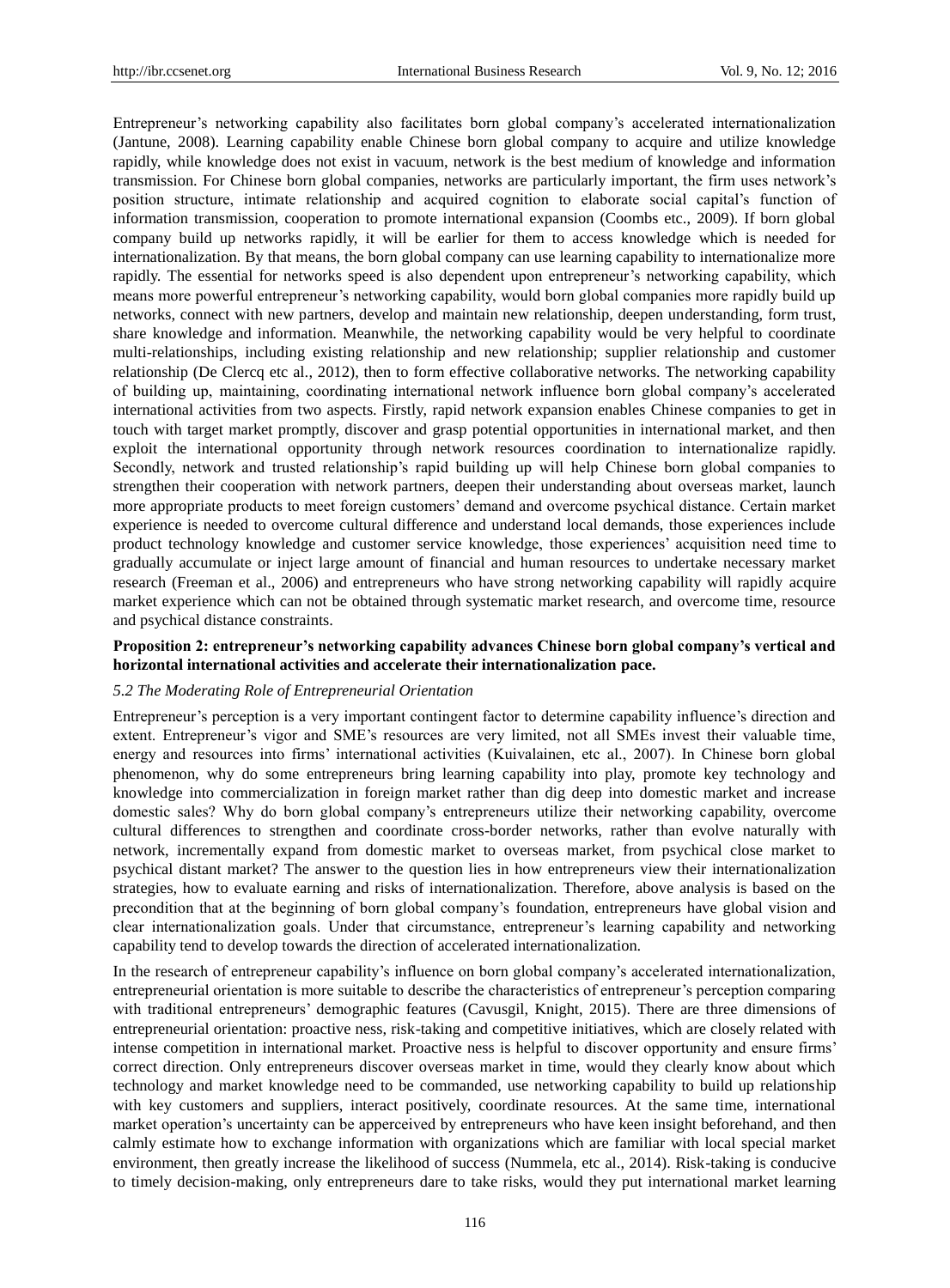and building up networks motives into action. International market risks are factors must be seriously considered, especially to Chinese born global companies. Relying on very limited resources to enter into international market would incur formidable risks due to immature market (Oviatt, McDougall, 2005). Only entrepreneurs with higher risk-taking orientation can make bold decisions and enable firms to internationalize early (Zhou, L & Wu, A., 2014).

Entrepreneurs with active competitive initiatives would not shirk from but try their best to compete with rivals. There are three stages in the process of new venture's internationalization: discover new opportunities, configure resources to exploit opportunities and compete with rivals. Entrepreneurs with proactive ness and risk-taking features, they can successfully stride over the first two stages relying on learning capability and networking capability. International market opportunities are vulnerable to lose, if the firm does not grasp the opportunity timely, it will fall into rivals' hands (Chandra, Wilkinson, 2012). Entrepreneur's competitive spirit enables them to respond quickly and take actions to defeat rivals and expand into international markets more rapidly.

# **Proposition 3: the stronger of entrepreneurial orientation, the more likelihood of learning capability and networking capability advance Chinese born global company's vertical and horizontal international activities.**

To sum up above analysis and propositions, the paper put forward research model shown in figure 1. As the figure indicates that entrepreneur's learning capability and networking capability have direct effects on Chinese born global companies' international activities, and the direct influence mechanism are moderated by effects of entrepreneurial orientation.



Figure 1. Entrepreneur's capability, entrepreneurial orientation's influence mechanism on Chinese born global companies' international activities

# **6. Conclusion**

Although born global phenomenon has attracted great attention of scholars, and analysis has been conducted through multi-perspectives and levels, some limitation still exist. Extant research domestic and abroad indicate that accelerated international activities are the most distinctive characteristics of born global companies, traditional international theories can not fully explain the phenomenon of born global company, network perspective and entrepreneurship theory of born global research also not provide convincing answers, thus, entrepreneur capability perspective is a worthwhile research direction. The paper views: firstly, entrepreneur's learning capability includes explorative and exploitive learning capabilities, they speed up knowledge seeking, assimilating and exploiting process, advance born global companies' vertical and horizontal international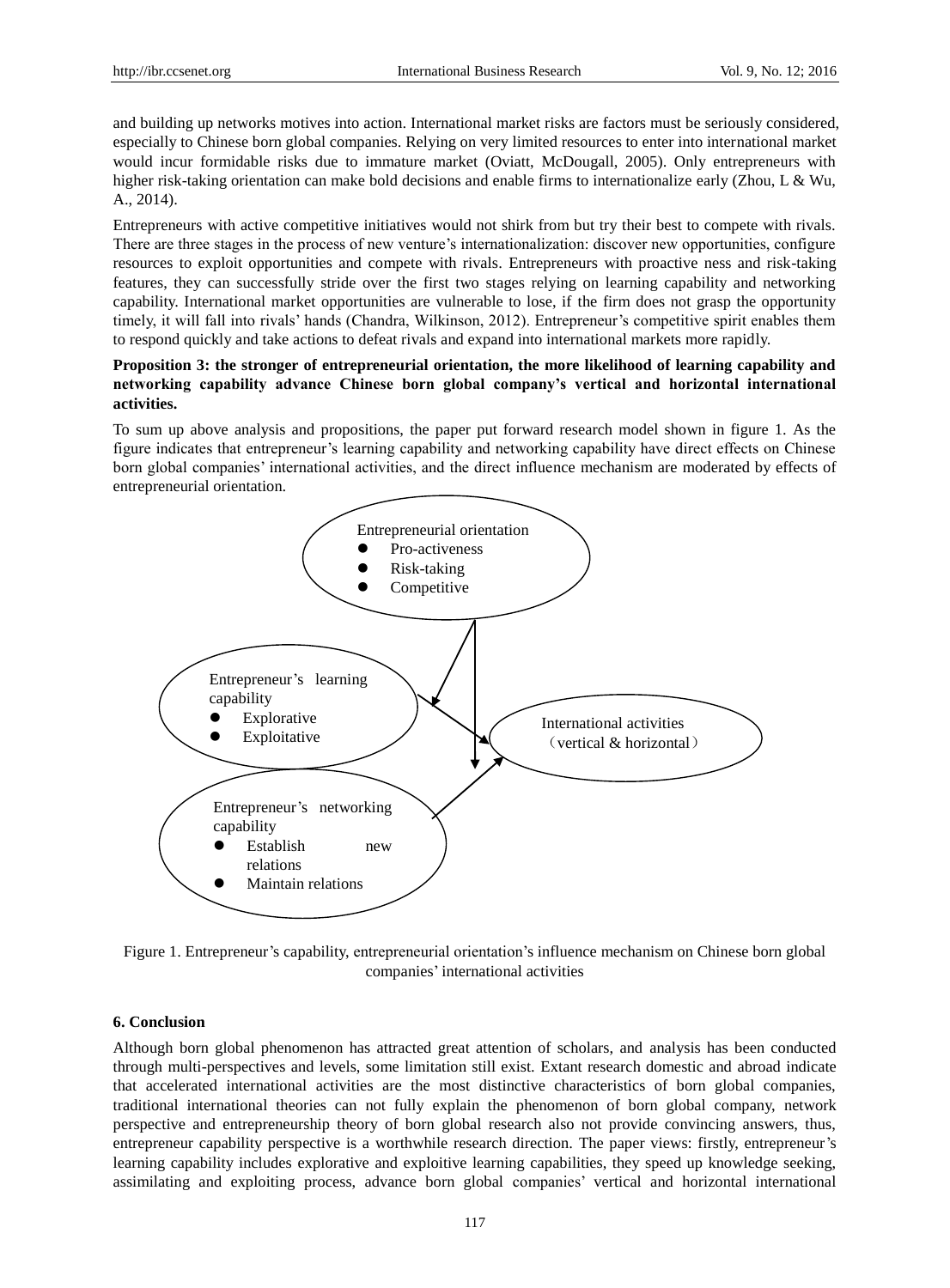activities. Secondly, entrepreneur's networking capability includes build up, maintain and coordinate the networks, it builds up information and resources acquisition channels, exert important influence on accelerated international activities. Finally, entrepreneurial orientation composed of proactive ness, risk-taking and competitive initiative play moderating role within above influence mechanism.

The paper also has some limitations. First, the paper stresses the important roles of entrepreneur's learning capability and networking capability based on entrepreneur's research perspective, however, the paper hasn't examined whether there exist influence difference between vertical international activities and horizontal international activities, although relationship between them complementary or substitute has been mentioned, more detailed analysis is still needed, thus, research about those issues is demanded in the future. Besides, the paper is still constrained in literature review, theoretical analysis and logic deduction, the research outcomes need to be further examined by scientific method and empirical data, that is also the future research direction.

## **Acknowledgements**

The author would like to acknowledge the financial support by Zhejiang provincial soft science project (2016C25012), grant of philosophy and social sciences planning projects of Zhejiang province (17NDJC093YB) and (13NDJC052YB).

#### **References**

- Aspelund, A., Madsen, T., & Moen, O. (2007). A review of the foundation, international marketing strategies, and performance of international new ventures. *European Journal of Marketing, 41*(11/12)*,* 1423-1448. <http://dx.doi.org/10.1108/03090560710821242>
- Autio, E., Sapienza, H. J., & Almeida, J. G. (2000). Effects of age at entry, knowledge intensity, and imitability on international growth. *Academy of Management Journal, 43,* 909-924. [https:/doi.org/10.2307/1556419](https://doi.org/10.2307/1556419)
- Baum, M., Schwens, C., & Kabst, R. (2013). International as opposed to domestic new venturing: The moderating role of perceived barriers to internationalization. *International Small Business Journal, 31*(5), 536-562. http://dx.doi.org/10.1177/0266242611428343
- Bell, J., McNaughton, R., Young, S., & Crick, D. (2003). Towards an integrative model of small firm internationalization. *Journal of International Entrepreneurship, 1*(4), 339-362. http://dx.doi.org/10.1023/A:1025629424041
- Bilkey, W. J., & Tesar, G. (1977). The export behavior of smaller Wisconsin manufacturing firms. *Journal of International Business Studies, 8*(1), 93-98. [https:/doi.org/10.1057/palgrave.jibs.8490783](https://doi.org/10.1057/palgrave.jibs.8490783)
- Buckley, P. (2009). The impact of the global factory on economic development. *Journal of World Business, 44*(2), 131-143.<http://dx.doi.org/10.1016/j.jwb.2008.05.003>
- Cavusgil, S. T., & Knight, G. A. (2015). The born-global firm: An entrepreneurial and capabilities perspective on early and rapid internationalization. *Journal of International Business Studies, 46*(1), 3-16. http://dx.doi.org/10.1057/jibs.2014.62
- Cavusgil, S. T., Zou, S., & Naidu, G. M. (1993). Product and promotion adaptation in export ventures. Journal of *International Business Studies, 24*(3), 479-506. [https:/doi.org/10.1057/palgrave.jibs.8490242](https://doi.org/10.1057/palgrave.jibs.8490242)
- Chandra, Y., Styles, C., & Wilkinson, I. (2012). An opportunity-based view of rapid internationalization. *Journal of International Marketing, 20*(1), 74-102. [https:/doi.org/10.1509/jim.10.0147](https://doi.org/10.1509/jim.10.0147)
- Cheng, Z. W., & Hao, X. L. (2008). Empirical research on the relationship between founding team entrepreneurial spirit and company's performance. *Management science, 21*(1), 9-18.
- Cohen WM, Levinthal DA. 1990. Absorptive capacity: a new perspective on learning and innovation. *Administrative Science Quarterly, 35*(1)*,* 128-152. [https:/doi.org/10.2307/2393553](https://doi.org/10.2307/2393553)
- Coombs, J. E., Sadrieh, F., & Annavarjula, M. (2009). Two decades of international entrepreneurship research: What have we learned-where do we go from here? *International Journal of Entrepreneurship, 13,* 23-64.
- Coviello, N., McDougall, P., & Oviatt, B. (2011). The emergence, advance and future of international entrepreneurship research—An introduction to the special forum. *Journal of Business Venturing, 26*(6), 625-631.<http://dx.doi.org/10.1016/j.jbusvent.2011.07.002>
- De Clercq, D., Sapienza, H. J., Yavuz, R. I., & Zhou, L. (2012). Learning and knowledge in early internationalization research: Past accomplishments and future directions. *Journal of Business Venturing,* 27, 143–165.<http://dx.doi.org/10.1016/j.jbusvent.2011.09.003>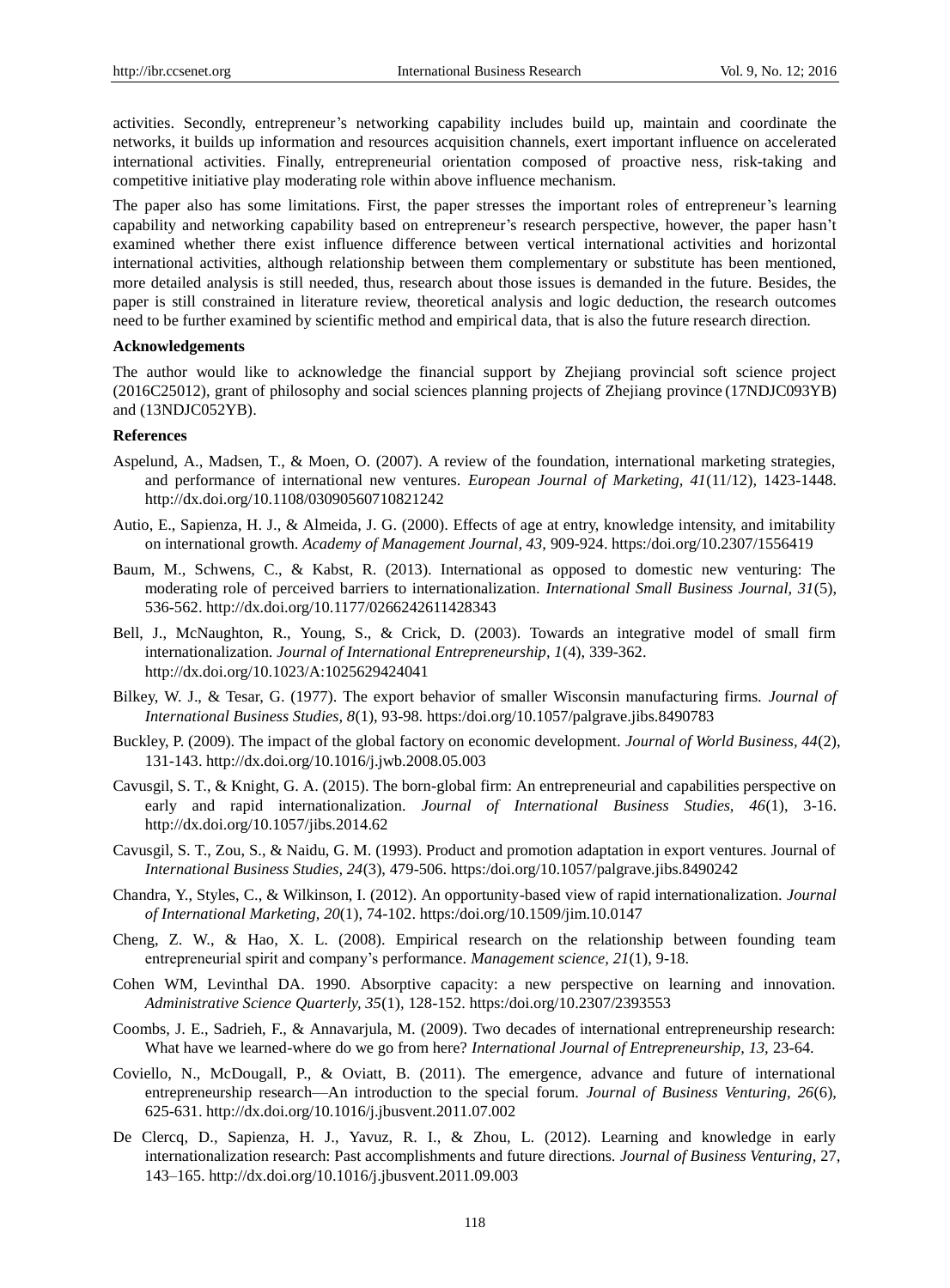- Freeman, S., Edwards, R., & Schroder, B. (2006). How smaller born-global firms use networks and alliances to overcome constraints to rapid internationalization. *Journal of International Marketing, 14*(3), 33-63. <http://dx.doi.org/10.1509/jimk.14.3.33>
- Gassmann, O., & Keupp, M. (2007). The competitive advantage of early and rapidly internationalising SMEs in the biotechnology industry: A knowledge-based view. *Journal of World Business, 42*(3), 350-366. <http://dx.doi.org/10.1016/j.jwb.2007.04.006>
- Jantunen, A., Nummela, N., Puumalainen, K., & Saarenketo, S. (2008). Strategic orientations of born globals—Do they really matter? *Journal of World Business, 43*(2), 158-170. <http://dx.doi.org/10.1016/j.jwb.2007.11.015>
- Johanson, J., & Vahlne, J. E. (1977). The internationalization process of the firm. *Journal of International Business Studies, 8(Spring/Summer),* 23-32. [https:/doi.org/10.1057/palgrave.jibs.8490676](https://doi.org/10.1057/palgrave.jibs.8490676)
- Johanson, J., & Vahlne, J. E. (2009). The Uppsala internationalization process model revisited: From liability of foreignness to liability of outsidership. *Journal of International Business Studies, 40*(9), 1411-1431. <http://dx.doi.org/10.1016/j.jwb.2007.04.006>
- Keupp, M., & Gassmann, O. (2009). The past and the future of international entrepreneurship: A review and suggestions for developing the field. *Journal of Management, 35*(3), 600-633. <http://dx.doi.org/10.1177/0149206308330558>
- Knight, G., & Cavusgil, S. T. (1996). The born global firm: A challenge to traditional internationalization theory. In S. T. Cavusgil, & T. Madsen (Eds.), *Advances in international marketing* (8, pp. 11–26). Greenwich, CT: JAI Press.
- Knight, G., & Cavusgil, S. T. (2004). Innovation, organizational capabilities and the born-global firm. *Journal of International Business Studies, 35*(2), 124-141. [https:/doi.org/10.1057/palgrave.jibs.8400071](https://doi.org/10.1057/palgrave.jibs.8400071)
- Kuivalainen, O., Sundqvist, S., & Servais, P. (2007). Firms' degree of born-globalness, international entrepreneurial orientation and export performance. *Journal of World Business, 42*(3), 253-267. <http://dx.doi.org/10.1016/j.jwb.2007.04.010>
- Liesch, P. W., Buckley, P. J., Simonin, B. L., & Knight, G. (2012). Organizing the modern firm in the worldwide market for market transactions. *Management International Review, 52*(1), 3-21. http://dx.doi.org/10.1007/s11575-011-0096-x
- Luostarinen, R., & Gabrielsson, M. (2006). Globalization and marketing strategies of born globals in SMOPECs. *Thunderbird International Business Review, 48*(6), 773-801. [https:/doi.org/10.1002/tie.20122](https://doi.org/10.1002/tie.20122)
- Madsen, T. K., & Servais, P. (1997). The internationalization of born globals: an evolutionary process? *International Business Review, 6*(6), 561-583.McDougall, P., Oviatt, B., & Shrader, R. (2003). A comparison of international and domestic new ventures. *Journal of International Entrepreneurship, 1*(1), 59-82. http://dx.doi.org/10.1023/A:1023246622972
- Mort, G., & Weerawardena, J. (2006). Networking capability and international entrepreneurship: How networks function in Australian born global firms. *International Marketing Review, 23*(5), 549-572. <http://dx.doi.org/10.1108/02651330610703445>
- Nummela, N., Saarenketo, S., Jokela, P., & Loane, S. (2014). Strategic decisionmaking of a born global: A comparative study from three small open economies. *Management International Review, 54*(4), 527-550. [https:/doi.org/10.1007/s11575-014-0211-x](https://doi.org/10.1007/s11575-014-0211-x)
- Oviatt, B. M., & McDougall, P. P. (1994). Toward a theory of international new ventures. *Journal of International Business Studies, 25*(1), 45-64. http://dx.doi.org/10.1057/palgrave.jibs.8490193
- Oviatt, B., & McDougall, P. (2005a). Defining international entrepreneurship and modeling the speed of internationalization. *Entrepreneurship Theory and Practice, 29*(5), 537-554. <http://dx.doi.org/10.1111/j.1540-6520.2005.00097.x>
- Rialp, A., Rialp, J., & Knight, G. (2005a). The phenomenon of early internationalizing firms: What do we know after a decade (1993–2003) of scientific inquiry? *International Business Review, 14*(2), 147-166. <http://dx.doi.org/10.1016/j.ibusrev.2004.04.006>
- Ripolle  $\zeta$ , M., & Blesa, A. (2012). International new ventures as "small multinationals": The importance of marketing capabilities. *Journal of World Business, 47*(2), 277-287. <http://dx.doi.org/10.1016/j.jwb.2011.04.015>